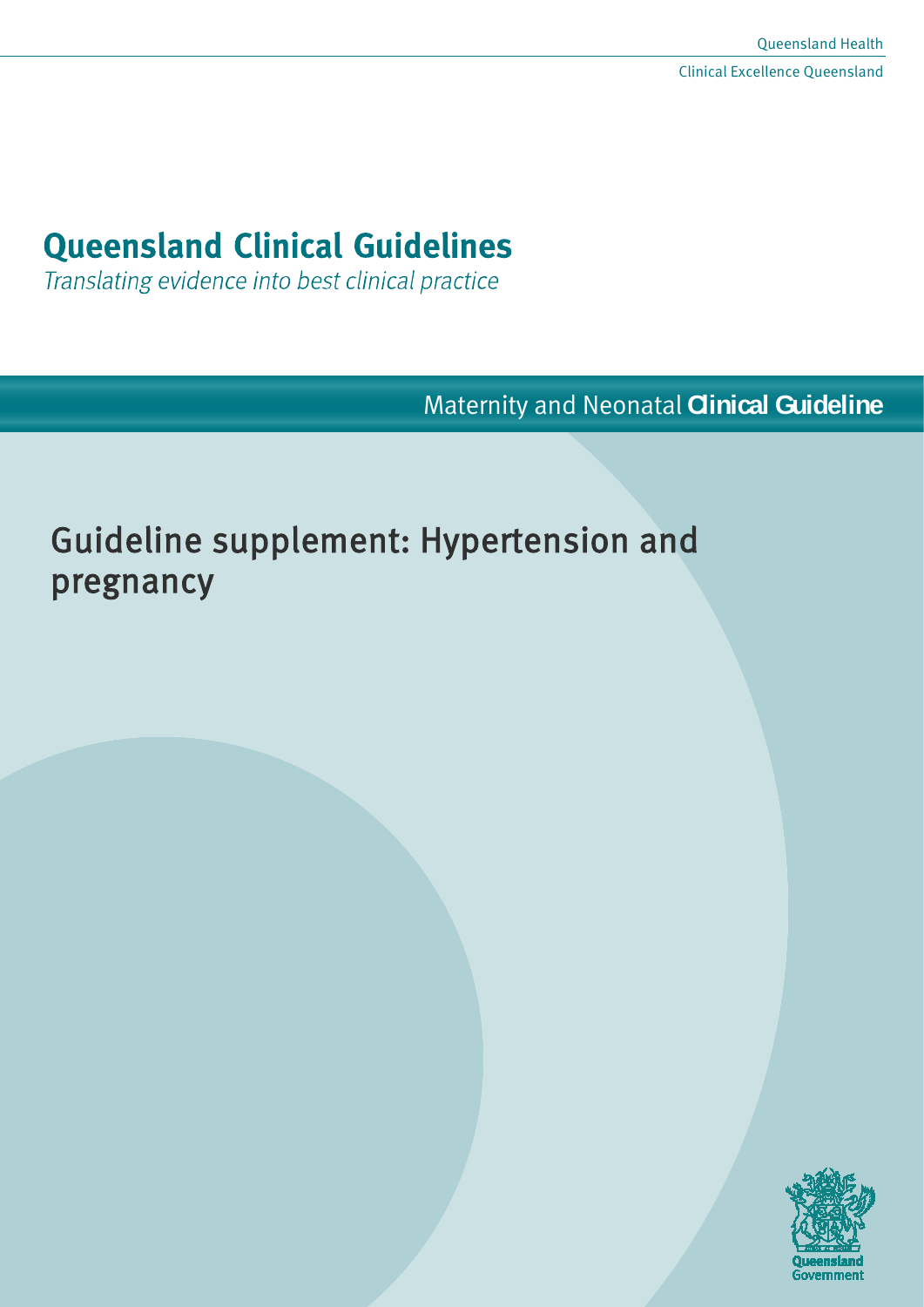#### **Table of Contents**

| $\mathbf{1}$   |       |  |  |
|----------------|-------|--|--|
|                | 1.1   |  |  |
|                | 1.2   |  |  |
|                | 1.3   |  |  |
|                | 1.4   |  |  |
| $\overline{2}$ |       |  |  |
|                | 2.1   |  |  |
|                | 2.2   |  |  |
|                | 2.3   |  |  |
|                | 2.4   |  |  |
|                | 2.4.1 |  |  |
|                | 2.5   |  |  |
|                | 2.6   |  |  |
|                | 2.7   |  |  |
| 3 <sup>1</sup> |       |  |  |
|                | 3.1   |  |  |
| $\overline{4}$ |       |  |  |
|                | 4.1   |  |  |
|                | 4.2   |  |  |
|                | 4.3   |  |  |
|                | 4.3.1 |  |  |
|                | 4.3.2 |  |  |
| 4.3.3          |       |  |  |
|                | 4.4   |  |  |
|                | 4.5   |  |  |
|                | 4.6   |  |  |
| 5              |       |  |  |

#### **List of Tables**

© State of Queensland (Queensland Health) 2021



This work is licensed under a Creative Commons Attribution-NonCommercial-NoDerivatives V4.0 International licence. In essence, you are free to copy and<br>communicate the work in its current form for non-commercial purposes,

For further information contact Queensland Clinical Guidelines, RBWH Post Office, Herston Qld 4029, email **Guidelines @health.qld.gov.au**. For permissions beyond the scope of this licence contact: Intellectual Property Off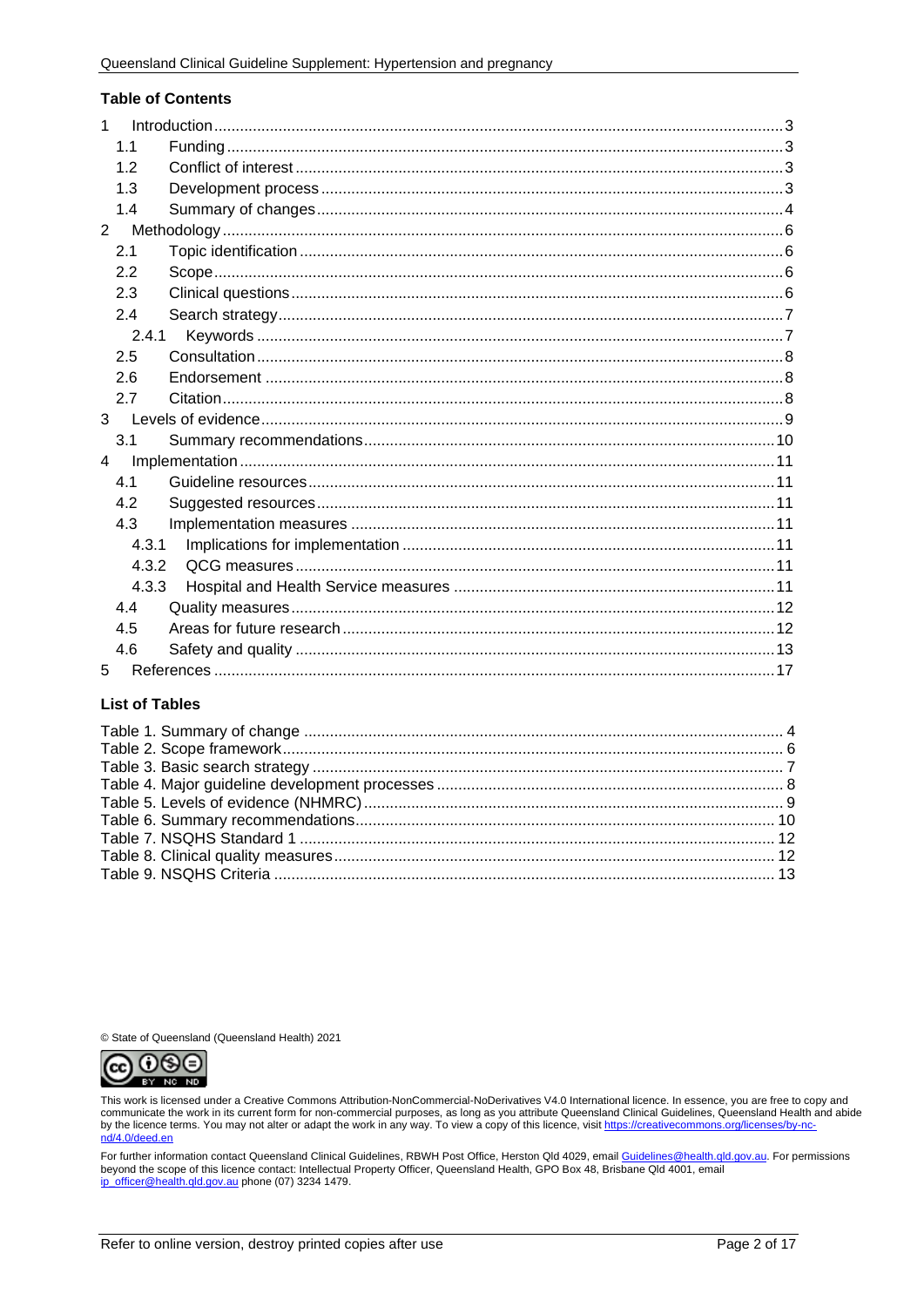## <span id="page-2-0"></span>**1 Introduction**

This document is a supplement to the Queensland Clinical Guideline (QCG) *Hypertension and pregnancy.* It provides supplementary information regarding guideline development, makes summary recommendations, suggests measures to assist implementation and quality activities and summarises changes (if any) to the guideline since original publication. Refer to the guideline for abbreviations, acronyms, flow charts and acknowledgements.

## <span id="page-2-1"></span>**1.1 Funding**

The development of this guideline was funded by Healthcare Improvement Unit, Queensland Health. Consumer representatives were paid a standard fee. Other working party members participated on a voluntary basis.

## <span id="page-2-2"></span>**1.2 Conflict of interest**

Declarations of conflict of interest were sought from working party members as per the Queensland Clinical Guidelines *[Conflict of Interest](http://www.health.qld.gov.au/qcg/development#coi)* statement. No conflict of interest was identified.

#### <span id="page-2-3"></span>**1.3 Development process**

This version of the guideline followed the [QCG full review process.](https://www.health.qld.gov.au/__data/assets/pdf_file/0025/364723/o-developprocess.pdf)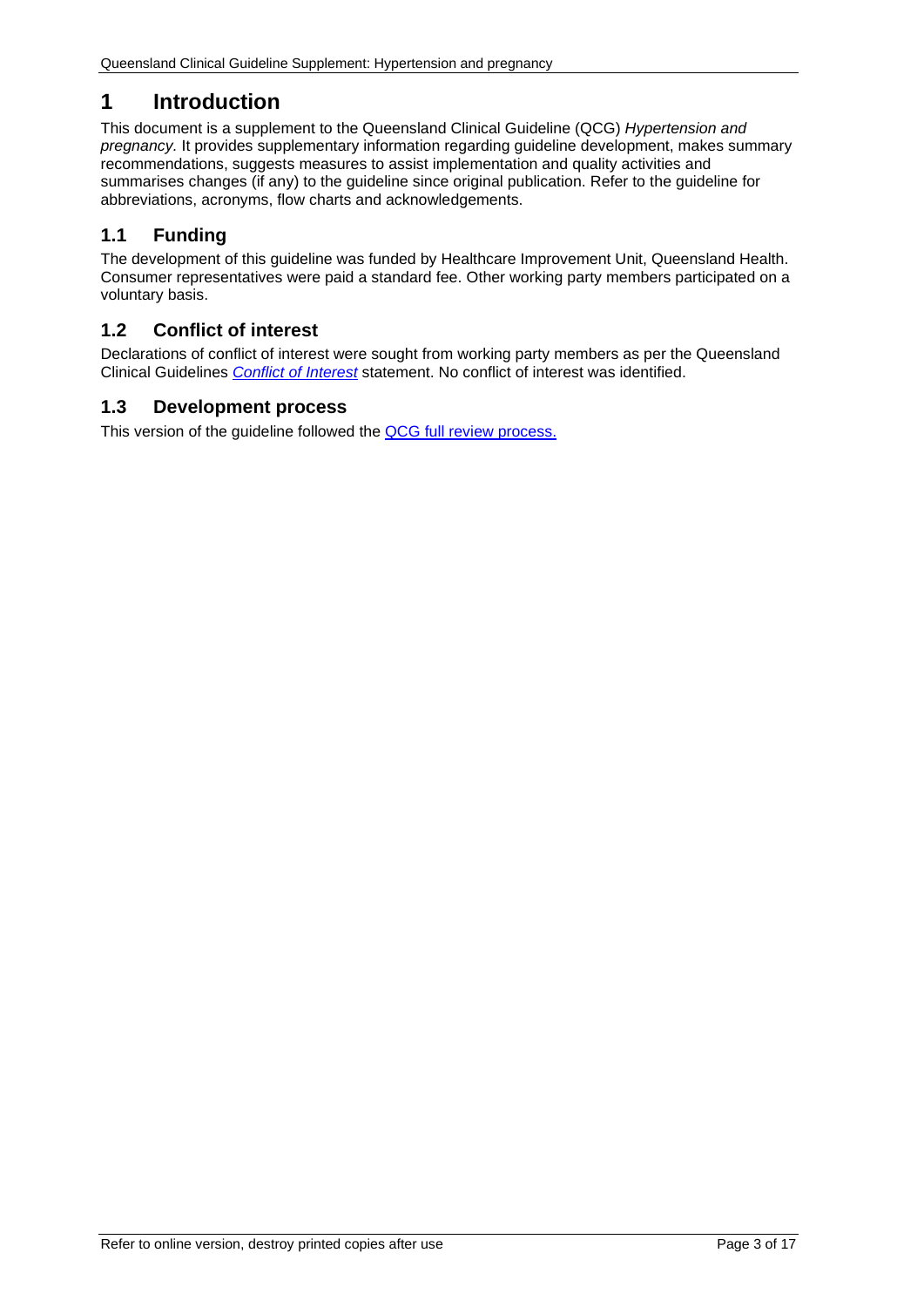## **1.4 Summary of changes**

Queensland clinical guidelines are reviewed every 5 years or earlier if significant new evidence emerges. [Table 1](#page-3-2) provides a summary of changes made to the guidelines since original publication.

<span id="page-3-2"></span>Table 1. Summary of change

<span id="page-3-1"></span><span id="page-3-0"></span>

| <b>Date</b>      | <b>Identifier</b> | <b>Summary of major change</b>                                                                                                                                                                                                                                                                                                                                                                                                            |
|------------------|-------------------|-------------------------------------------------------------------------------------------------------------------------------------------------------------------------------------------------------------------------------------------------------------------------------------------------------------------------------------------------------------------------------------------------------------------------------------------|
| August 2010      | MN1008.13-V1-R13  | First publication                                                                                                                                                                                                                                                                                                                                                                                                                         |
| August 2011      | MN10.13-V2-R15    | Review date extended. Identifier updated. Program name updated                                                                                                                                                                                                                                                                                                                                                                            |
| May 2012         | MN10.13-V3-R15    | Section 1.1 Definition: Added requirement for clinical and laboratory assessment if rise in BP<br>Section 10 Postpartum: Specified observations. Added reduction in frequency of monitoring requires approval from<br>obstetric/medical team<br>Appendix A: Reference to mercury sphygmomanometer deleted                                                                                                                                 |
| <b>July 2013</b> | MN10.13-V4-R15    | Section 6.1 Mild-moderate hypertension: BP levels for considering treatment with antihypertensive agents lowered from 140-<br>169/90-109 mm Hg to 140-160/90-100 mmHg<br>Section 6.2 Severe hypertension: BP levels requiring treatment with antihypertensive agents lowered from ≥170/110 mmHg<br>to >160/100 mmHg<br>Flowcharts updated to reflect above                                                                                |
| <b>July 2015</b> | MN15.13-V5-R20    | First full review                                                                                                                                                                                                                                                                                                                                                                                                                         |
| August 2016      | MN15.13-V6-R20    | Tables 3 and 7 and Appendix B description of proteinuria changed from 'protein to creatinine ratio greater than or equal to<br>30 g/mmol' to protein to creatinine ratio greater than or equal to 30 mg/mmol'                                                                                                                                                                                                                             |
| August 2016      | MN15.13-V7-R20    | Missing words at 2.2 Diagnosis of preeclampsia reinserted.<br>Appendix B: random protein to creatinine ratio units changed from 'mg/mol' to 'mg/mmol'<br>Minor typographical corrections                                                                                                                                                                                                                                                  |
| February<br>2021 | MN20.13-V8-R25    | <b>Full review</b><br>• Title change<br>o From: Hypertensive disorders of pregnancy<br>o To: Hypertension and pregnancy<br>Definitions<br>$\bullet$<br>o Removed of definitions included in Standard care Guideline: woman centred care, informed choice, informed consent<br>• Flowcharts<br>o Updated to reflect clinical information in guideline<br>• Introduction<br>o Added Australian statistics of maternal and neonatal outcomes |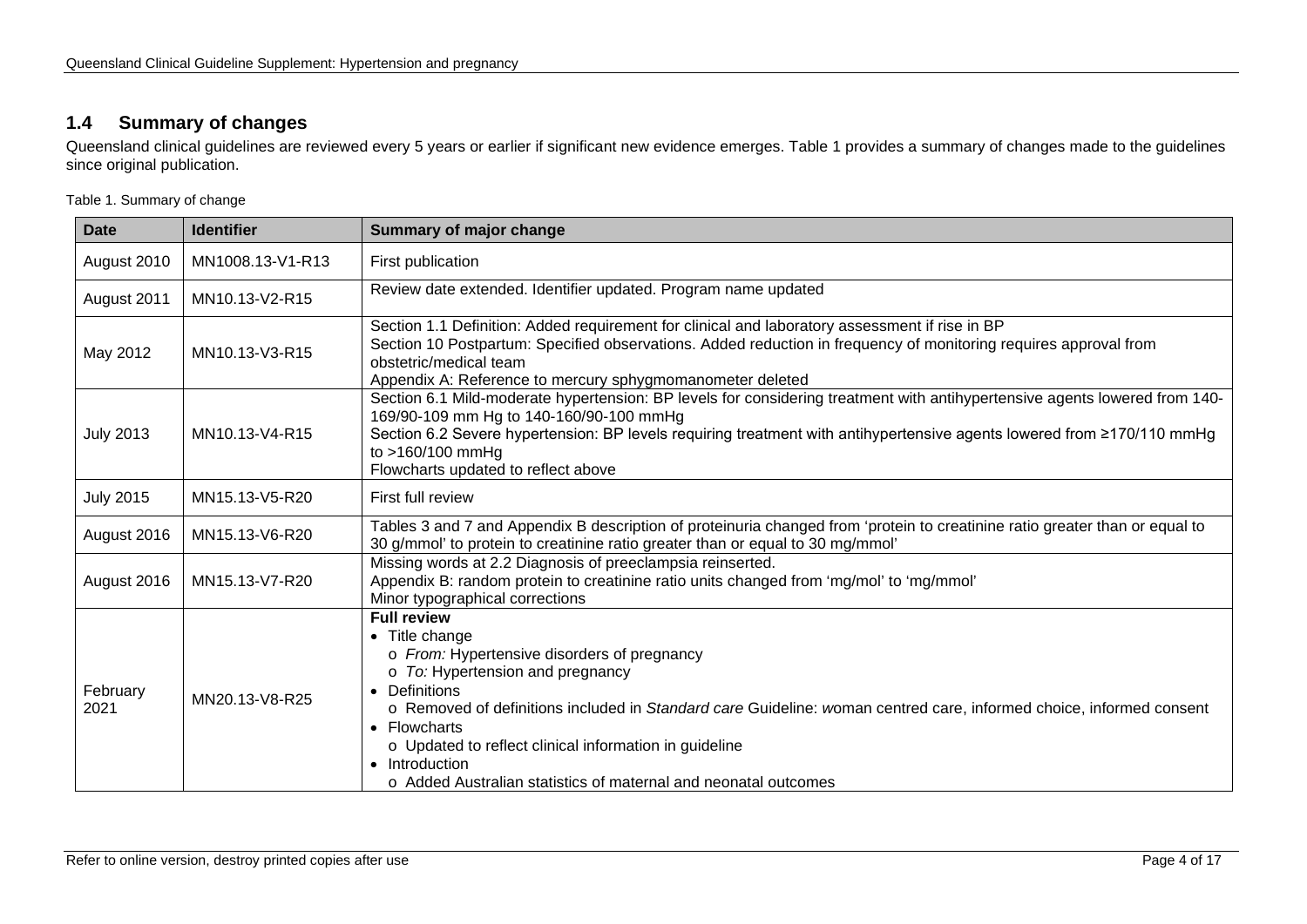| <b>Date</b> | <b>Identifier</b> | <b>Summary of major change</b>                                                                                                                                                                                                                                                                                                                                                                                                                                                                                                                                                                                                                                                                                                                                                                                                                                                                                                                                                                                                                                                                                                                                                                                                                                                                                                                                                                                                                                                                                                          |
|-------------|-------------------|-----------------------------------------------------------------------------------------------------------------------------------------------------------------------------------------------------------------------------------------------------------------------------------------------------------------------------------------------------------------------------------------------------------------------------------------------------------------------------------------------------------------------------------------------------------------------------------------------------------------------------------------------------------------------------------------------------------------------------------------------------------------------------------------------------------------------------------------------------------------------------------------------------------------------------------------------------------------------------------------------------------------------------------------------------------------------------------------------------------------------------------------------------------------------------------------------------------------------------------------------------------------------------------------------------------------------------------------------------------------------------------------------------------------------------------------------------------------------------------------------------------------------------------------|
|             |                   | • Definitions updated<br>o From: hypertension; moderate hypertension; severe hypertension; white coat hypertension<br>$\circ$ To: mild to moderate hypertension; severe hypertension<br>• Classification<br>o Additional clarity on classification of hypertension occurring prior to 20 weeks gestation; after 20 weeks gestation<br>• Table 5 Initial investigations:<br>o Added calcium recommendation for supplementation<br>• Section 4.2 screening for pre-eclampsia risk:<br>o Added use of PIGF:sLFT-1 ratio and PAPP-A biochemical markers in maternal serum as part of pre-eclampsia<br>investigations<br>• Table 8 Risk reduction updated<br>o From: Aspirin 100 mg per day: To: Aspirin recommendation 100-150 mg per day, preferably at night<br>• Table 9 Adverse perinatal outcomes:<br>o Added information about longer term sequelae for adverse perinatal outcomes<br>• Section 8.1 Model of care<br>o Added PIGF:sIFT-1 ratio for monitoring outpatient eligible women<br>• Section 9.2 Intrapartum:<br>o Added carbetocin for management of third stage<br>• Section 10 Postpartum<br>o Added consideration of risk with non-compliance when prescribing postpartum antihypertensive drug therapy<br>o NSAIDS recommendations updated to indicate only avoiding their use in women with severe preeclampsia and/or renal<br>impairment<br>• Section 10.1 Discharge and follow up<br>o Added information about contraception and weaning of antihypertensive medications<br>• References<br>o All references updated |
|             |                   | Amendment:                                                                                                                                                                                                                                                                                                                                                                                                                                                                                                                                                                                                                                                                                                                                                                                                                                                                                                                                                                                                                                                                                                                                                                                                                                                                                                                                                                                                                                                                                                                              |
| May 2021    | MN20.13-V9-R25    | • Flowchart: Management of hypertension in pregnancy<br>○ Clonidine                                                                                                                                                                                                                                                                                                                                                                                                                                                                                                                                                                                                                                                                                                                                                                                                                                                                                                                                                                                                                                                                                                                                                                                                                                                                                                                                                                                                                                                                     |
|             |                   | From 50-150 micrograms BD                                                                                                                                                                                                                                                                                                                                                                                                                                                                                                                                                                                                                                                                                                                                                                                                                                                                                                                                                                                                                                                                                                                                                                                                                                                                                                                                                                                                                                                                                                               |
|             |                   | • To 50-100 micrograms BD (to align with section 5.2)                                                                                                                                                                                                                                                                                                                                                                                                                                                                                                                                                                                                                                                                                                                                                                                                                                                                                                                                                                                                                                                                                                                                                                                                                                                                                                                                                                                                                                                                                   |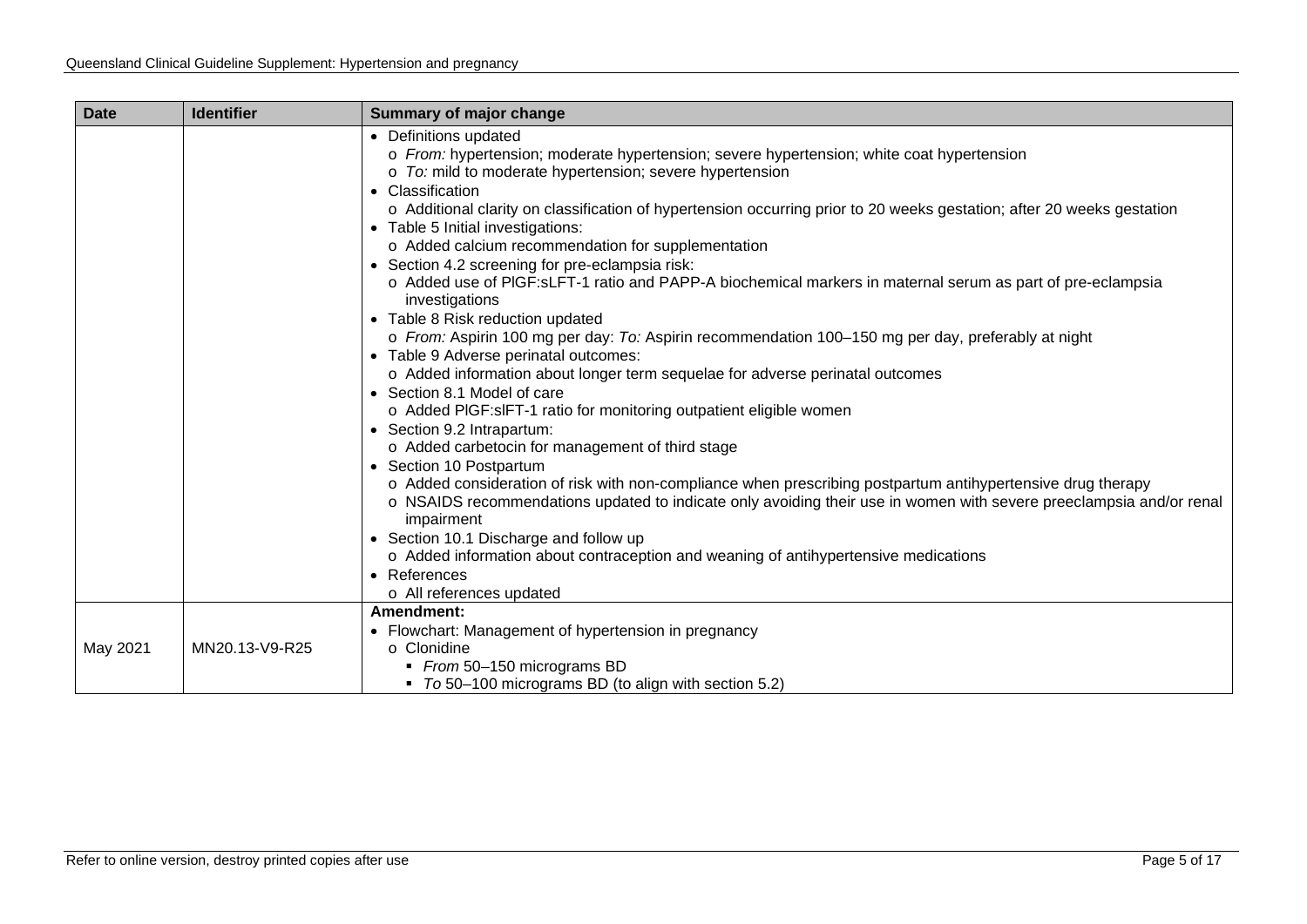## <span id="page-5-0"></span>**2 Methodology**

Queensland Clinical Guidelines (QCG) follows a rigorous process of guideline development. This process was endorsed by the Queensland Health Patient Safety and Quality Executive Committee in December 2009. The guidelines are best described as 'evidence informed consensus guidelines' and draw from the evidence base of existing national and international guidelines and the expert opinion of the working party.

### <span id="page-5-1"></span>**2.1 Topic identification**

The topic was identified as a priority by the Statewide Maternity and Neonatal Clinical Network at a forum in 2009.

#### <span id="page-5-2"></span>**2.2 Scope**

<span id="page-5-4"></span>The scope of the guideline was determined using the following framework.

Table 2. Scope framework

| <b>Scope framework</b>                                                                  |                                                                                                                                                                                                        |  |  |
|-----------------------------------------------------------------------------------------|--------------------------------------------------------------------------------------------------------------------------------------------------------------------------------------------------------|--|--|
| <b>Population</b><br>Pregnant women with existing or at risk of developing hypertension |                                                                                                                                                                                                        |  |  |
| <b>Purpose</b>                                                                          | Identify relevant evidence related to:                                                                                                                                                                 |  |  |
|                                                                                         | • Diagnosis, assessment and management of condition                                                                                                                                                    |  |  |
| <b>Outcome</b>                                                                          | Support:<br>• Early identification of pregnant women with hypertension<br>• Accurate assessment and correct diagnosis of condition<br>Best practice management during pregnancy, labour and postpartum |  |  |
| <b>Exclusions</b>                                                                       | • Management of anaesthesia<br>• Routine antenatal, intrapartum and postpartum care                                                                                                                    |  |  |

### <span id="page-5-3"></span>**2.3 Clinical questions**

The following clinical questions were generated to inform the guideline scope and purpose:

- How is hypertension in pregnancy classified and described?
- How is pre-eclampsia diagnosed?
- What measures reduce risks of hypertension in pregnancy or limit disease progression (if any)?
- What is considered best practice management with regard to:
	- o Initial investigations
	- o Target BP
	- o Antihypertensive therapy
	- o Model of care
	- o Antenatal surveillance?
- What is best practice management with regard to planning birth and intrapartum and postpartum care?
- What are the longer-term consequences of hypertensive disorders in pregnancy?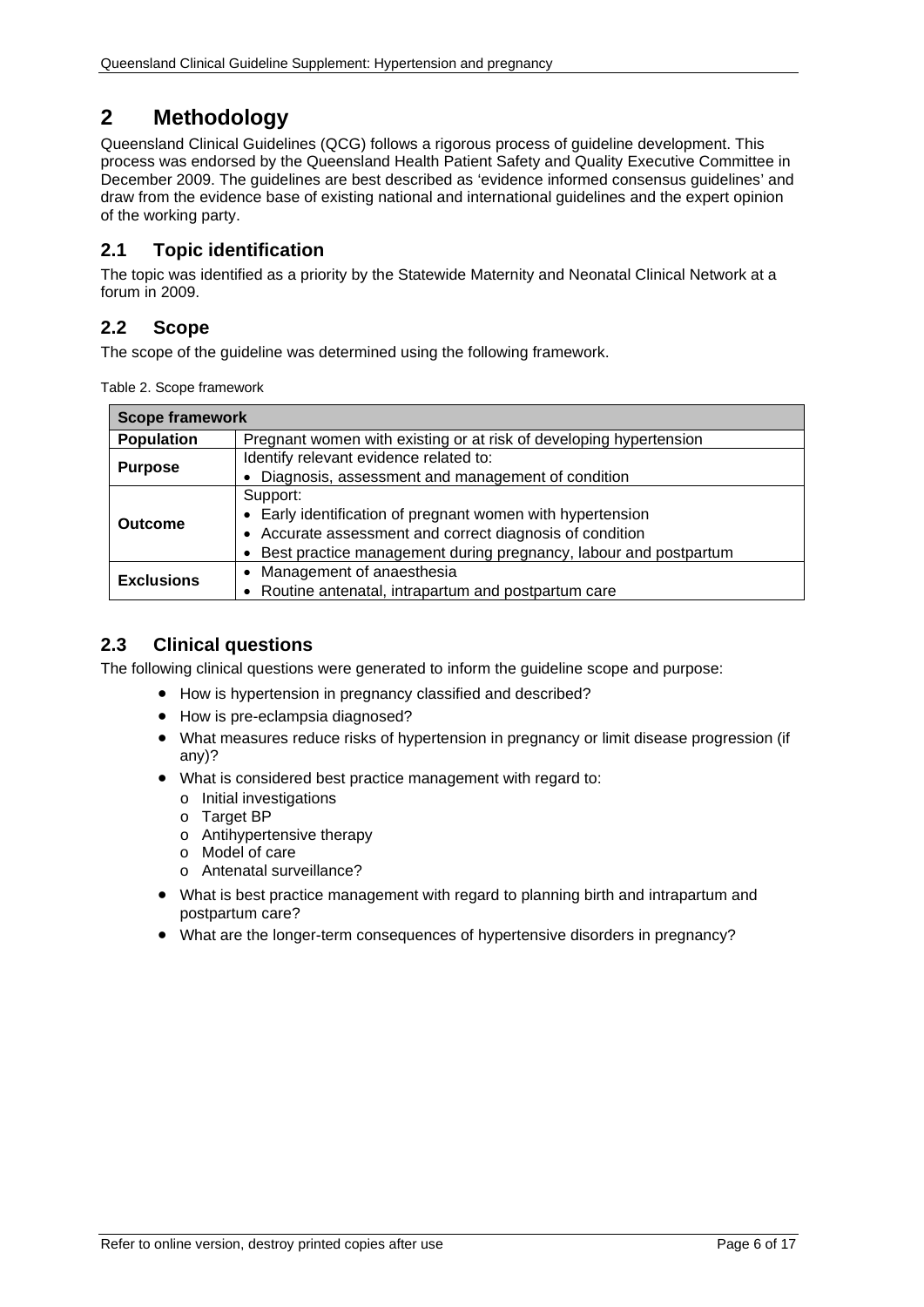## <span id="page-6-0"></span>**2.4 Search strategy**

A search of the literature was conducted during November 2019–October 2020. The QCG search strategy is an iterative process that is repeated and amended as guideline development occurs (e.g. if additional areas of interest emerge, areas of contention requiring more extensive review are identified or new evidence is identified). All guidelines are developed using a basic search strategy. This involves both a formal and informal approach.

<span id="page-6-2"></span>Table 3. Basic search strategy

| <b>Step</b>    |                                                                                                             | <b>Consideration</b>                                                                                                                                                                                                                                                                                                                                                                                                                                                                                                                                 |  |  |
|----------------|-------------------------------------------------------------------------------------------------------------|------------------------------------------------------------------------------------------------------------------------------------------------------------------------------------------------------------------------------------------------------------------------------------------------------------------------------------------------------------------------------------------------------------------------------------------------------------------------------------------------------------------------------------------------------|--|--|
| 1 <sub>1</sub> | Review clinical guidelines<br>developed by other<br>reputable groups relevant to<br>the clinical speciality | • This may include national and/or international guideline<br>writers, professional organisations, government<br>organisations, state based groups.<br>• This assists the guideline writer to identify:<br>o The scope and breadth of what others have found useful<br>for clinicians and informs the scope and clinical question<br>development<br>o Identify resources commonly found in guidelines such as<br>flowcharts, audit criteria and levels of evidence<br>o Identify common search and key terms<br>o Identify common and key references |  |  |
| 2.             | Undertake a foundation<br>search using key search<br>terms                                                  | • Construct a search using common search and key terms<br>identified during Step 1 above<br>Search the following databases<br>$\bullet$<br>o PubMed<br>o CINAHL<br>o Medline<br>o Cochrane Central Register of Controlled Trials<br>o EBSCO<br>o Embase<br>Studies published in English less than or equal to 5 years<br>previous are reviewed in the first instance. Other years<br>may be searched as are relevant to the topic<br>• Save and document the search<br>Add other databases as relevant to the clinical area                          |  |  |
| 3.             | Develop search word list for<br>each clinical question.                                                     | • This may require the development of clinical sub-questions<br>beyond those identified in the initial scope.<br>• Using the foundation search performed at Step 2 as the<br>baseline search framework, refine the search using the<br>specific terms developed for the clinical question<br>• Save and document the search strategy undertaken for<br>each clinical question                                                                                                                                                                        |  |  |
| 4.             | Other search strategies                                                                                     | • Search the reference lists of reports and articles for<br>additional studies<br>Access other sources for relevant literature<br>o Known resource sites<br>o Internet search engines<br>o Relevant textbooks                                                                                                                                                                                                                                                                                                                                        |  |  |

#### <span id="page-6-1"></span>**2.4.1 Keywords**

The following keywords were used in the basic search strategy: hypertension; blood pressure; BP; eclampsia; pre-eclampsia; preeclampsia; magnesium sulfate; magnesium sulphate; MgSO4; hypertensive; antihypertensive; proteinuria; HELLP

Other keywords may have been used for specific aspects of the guideline.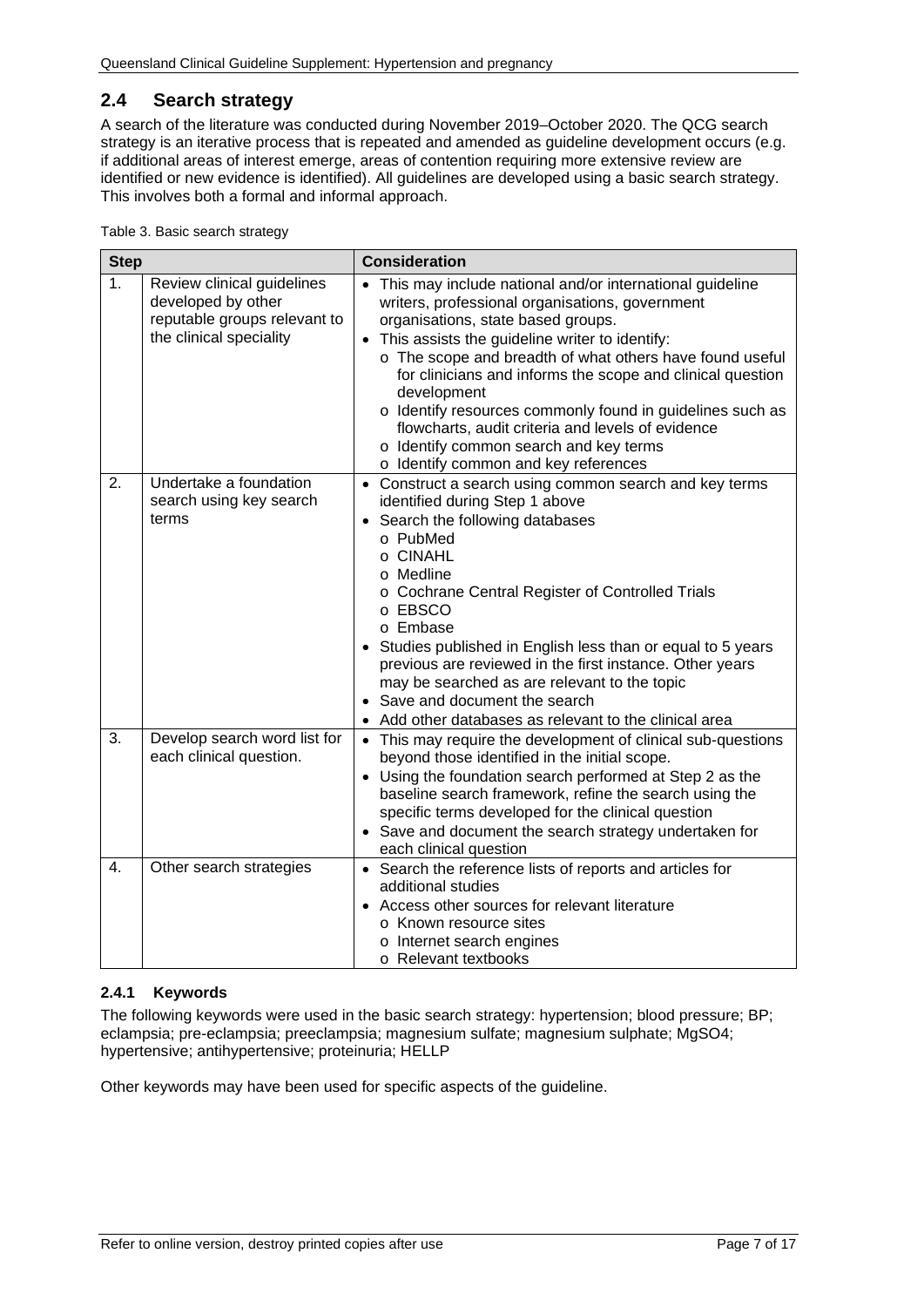## <span id="page-7-0"></span>**2.5 Consultation**

Major consultative and development processes occurred between January 2020 and October 2020. These are outlined in [Table 4.](#page-7-3)

| <b>Process</b>                   | <b>Activity</b>                                                                                                                                                                                                                                                                                                                                                                                  |
|----------------------------------|--------------------------------------------------------------------------------------------------------------------------------------------------------------------------------------------------------------------------------------------------------------------------------------------------------------------------------------------------------------------------------------------------|
| <b>Clinical lead</b>             | The nominated Clinical Leads were approved by QCG Steering<br>$\bullet$<br>Committee                                                                                                                                                                                                                                                                                                             |
| <b>Consumer</b><br>participation | • Consumer participation was invited from a range of consumer focused<br>organisations who had previously accepted an invitation for on-going<br>involvement with OCG                                                                                                                                                                                                                            |
| <b>Working party</b>             | • An EOI for working party membership was distributed via email to<br>Queensland clinicians and stakeholders in June 2020<br>The working party was recruited from responses received<br>Working party members who participated in the working party consultation<br>processes are acknowledged in the guideline<br>Working party consultation occurred in a virtual group via email<br>$\bullet$ |
| <b>Statewide</b><br>consultation | Consultation was invited from Queensland clinicians and stakeholders<br>$\bullet$<br>during September 2020-October 2020<br>Feedback was received primarily via email<br>$\bullet$<br>All feedback was compiled and provided to the clinical lead and working<br>$\bullet$<br>party members for review and comment                                                                                |
| <b>Review</b>                    | A literature review and consultation with the clinical lead was undertaken<br>in June 2020                                                                                                                                                                                                                                                                                                       |

<span id="page-7-3"></span>

#### <span id="page-7-1"></span>**2.6 Endorsement**

The guideline was endorsed by the:

- Queensland Clinical Guidelines Steering Committee in December 2020
- Statewide Maternity and Neonatal Clinical Network [Queensland] in February 2021

#### <span id="page-7-2"></span>**2.7 Citation**

The recommended citation of Queensland Clinical Guidelines is in the following format:

Queensland Clinical Guidelines. [**Insert Guideline Title**]. Guideline No. [**Insert Guideline Number**]. Queensland Health. [**Insert Year of Publication**]. Available from: [www.health.qld.gov.au/qcg.](http://www.health.qld.gov.au/qcg)

#### **EXAMPLE:**

Queensland Clinical Guidelines. Normal birth. Guideline No. MN17.25-V3-R22. Queensland Health 2017. Available from: [www.health.qld.gov.au/qcg.](http://www.health.qld.gov.au/qcg)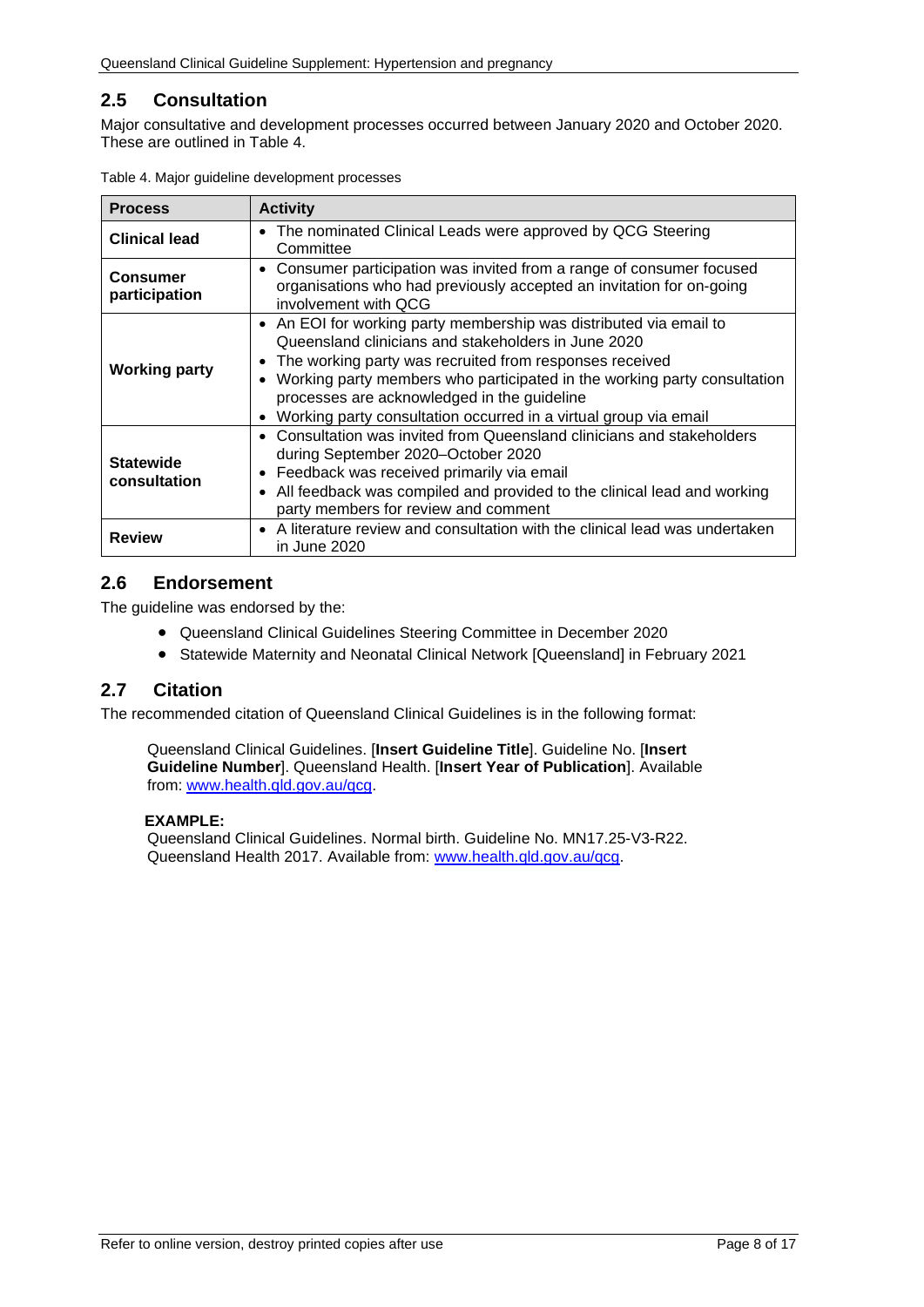## <span id="page-8-0"></span>**3 Levels of evidence**

<span id="page-8-2"></span>The levels of evidence identified by the GRADE system were used to inform the summary recommendations. Levels of evidence are outlined in [Table 5. Levels of evidence \(NHMRC\)](#page-8-1) and Summary recommendations are outlined in [Table 6. Summary recommendations.](#page-9-1)

Note that the 'consensus' definition in [Table 5. Levels of evidence \(NHMRC\)](#page-8-1) relates to forms of evidence that are not identified by the GRADE system and/or that arise from the clinical experience of the guideline's clinical lead(s) and working party.

<span id="page-8-1"></span>

| Table 5. Levels of evidence (NHMRC) |  |
|-------------------------------------|--|
|-------------------------------------|--|

| <b>Grade Levels of evidence</b>                                                                                                                                                                                                                                          |                                                                                                                                                                          |  |  |
|--------------------------------------------------------------------------------------------------------------------------------------------------------------------------------------------------------------------------------------------------------------------------|--------------------------------------------------------------------------------------------------------------------------------------------------------------------------|--|--|
| $1 + +$                                                                                                                                                                                                                                                                  | Evidence obtained from high quality meta-analyses, systematic reviews of<br>RCTs, or RCTs with a very low risk of bias.                                                  |  |  |
| $1+$                                                                                                                                                                                                                                                                     | Evidence obtained from well conducted meta-analyses, systematic reviews<br>of RCTs, or RCTs with a low risk of bias.                                                     |  |  |
| Evidence obtained from meta-analyses, systematic reviews or RCTs, or RCTs<br>with a high risk of bias.                                                                                                                                                                   |                                                                                                                                                                          |  |  |
| Evidence obtained from high quality systematic reviews of case-control or<br>cohort studies or high quality case-control or cohort studies with a<br>$2 + +$<br>very low risk of confounding, bias, or chance and a high probability that the<br>relationship is causal. |                                                                                                                                                                          |  |  |
| Evidence obtained from well conducted case-control or cohort studies with<br>a low risk of confounding, bias, or chance and a moderate probability that the<br>$2+$<br>relationship is causal.                                                                           |                                                                                                                                                                          |  |  |
| 2-                                                                                                                                                                                                                                                                       | Evidence obtained from case-control or cohort studies with a high risk of<br>confounding, bias, or chance and a significant risk that the relationship is not<br>causal. |  |  |
| 3                                                                                                                                                                                                                                                                        | Evidence obtained from non-analytic studies, e.g. case reports, case series.                                                                                             |  |  |
| 4                                                                                                                                                                                                                                                                        | Expert opinion.                                                                                                                                                          |  |  |
| <b>Consensus</b>                                                                                                                                                                                                                                                         | Agreement between clinical lead, working party and other clinical experts.                                                                                               |  |  |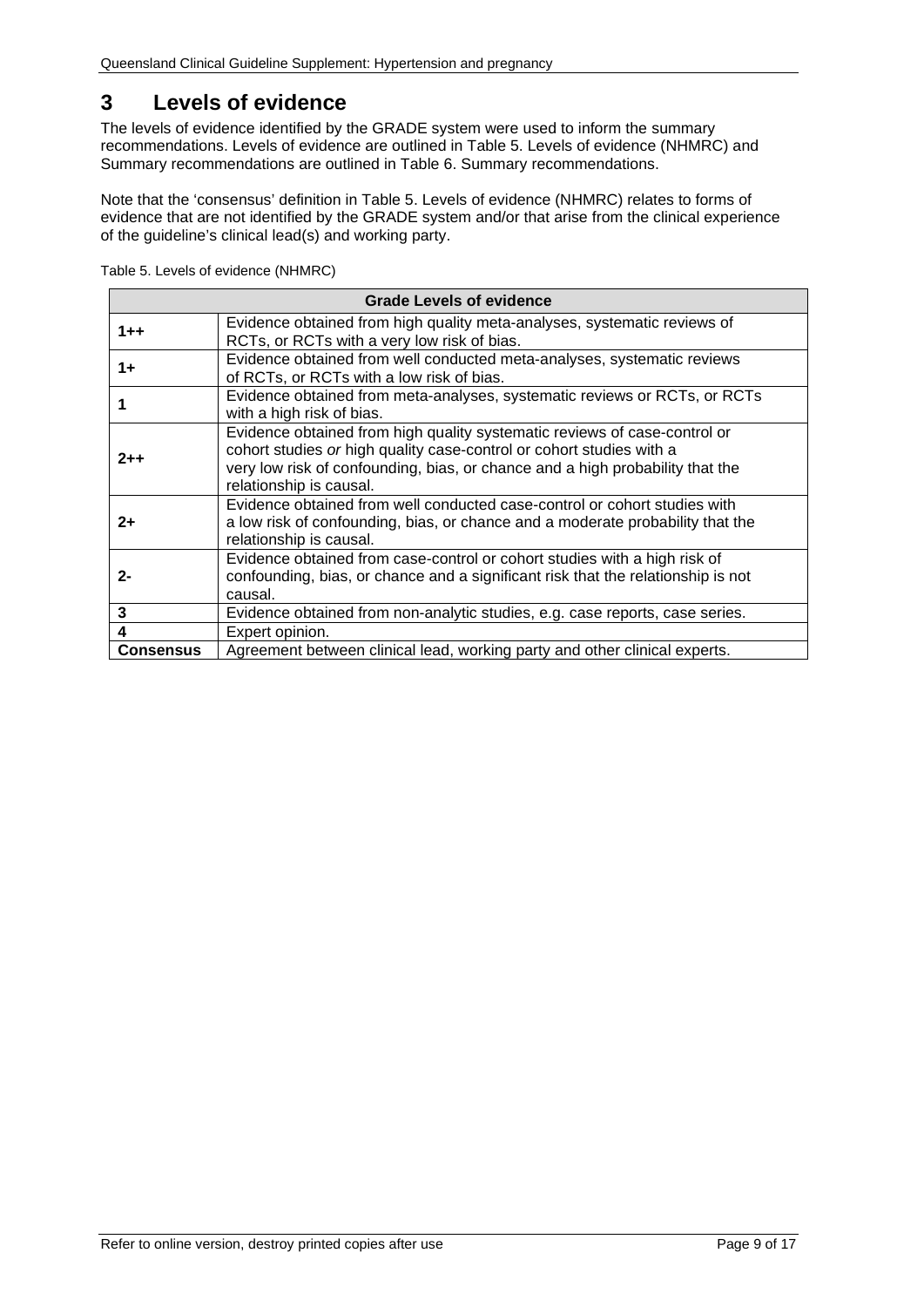#### <span id="page-9-0"></span>**3.1 Summary recommendations**

Summary recommendations and levels of evidence are outlined in [The levels of evidence identified](#page-8-2)  [by the GRADE system were used to inform the summary recommendations. Levels of evidence are](#page-8-2)  [outlined in Table 5. Levels of evidence \(NHMRC\)](#page-8-2) and Summary recommendations are outlined in [Table 6. Summary recommendations.](#page-9-1)

Note that the 'consensus' definition in [Table 5. Levels of evidence \(NHMRC\)](#page-8-2) relates to forms of [evidence that are not identified by the GRADE system and/or that arise from the clinical experience](#page-8-2)  [of the guideline's clinical leads](#page-8-2) and working party.

|                | <b>Recommendation</b><br><b>Grading of evidence</b>                                                                                                                                                            |                  |  |
|----------------|----------------------------------------------------------------------------------------------------------------------------------------------------------------------------------------------------------------|------------------|--|
| 1              | Use the definitions of hypertensive disorders of pregnancy<br>provided by the Society of Obstetric Medicine of Australia and<br>New Zealand                                                                    | <b>Consensus</b> |  |
| $\mathbf{2}$   | Measure BP in the sitting position, with the arm at the level of the<br>heart and use Korotkoff phase 5 to designate diastolic BP                                                                              | $1+$             |  |
| 3              | Suspect significant proteinuria when urinary dipstick proteinuria is<br>greater than or equal to 1+                                                                                                            | $2+$             |  |
| 4              | If screening identifies the woman at increased risk for pre-<br>eclampsia, consider additional testing including sFIt-1/PIGF ratio to<br>aid prediction                                                        | $1+$             |  |
| 5              | For women at increased risk of pre-eclampsia recommend aspirin<br>100-150 mg before 16 weeks gestation.                                                                                                        | $1+$             |  |
| 6              | Provide inpatient care for women with severe hypertension or<br>severe pre-eclampsia                                                                                                                           | $1 + +$          |  |
| $\overline{7}$ | For women with hypertension in pregnancy, consider vaginal birth<br>unless a caesarean birth is required for the usual obstetric<br>indications                                                                | $2+$             |  |
| 8              | Actively manage the third stage of labour with syntocinon or<br>carbetocin (not ergometrine or syntometrine)                                                                                                   | $1 + +$          |  |
| 9              | Administer magnesium sulfate for first-line treatment of eclampsia                                                                                                                                             | $1 + +$          |  |
| 10             | Magnesium sulfate is recommended as prophylaxis against<br>eclampsia in women with severe pre-eclampsia                                                                                                        | $1 + +$          |  |
| 11             | Offer formal postnatal review to women whose pregnancies have<br>been complicated by hypertensive disorders for preconceptual<br>advice, counselling, screening and lifestyle advice for future<br>pregnancies | <b>Consensus</b> |  |

<span id="page-9-1"></span>Table 6. Summary recommendations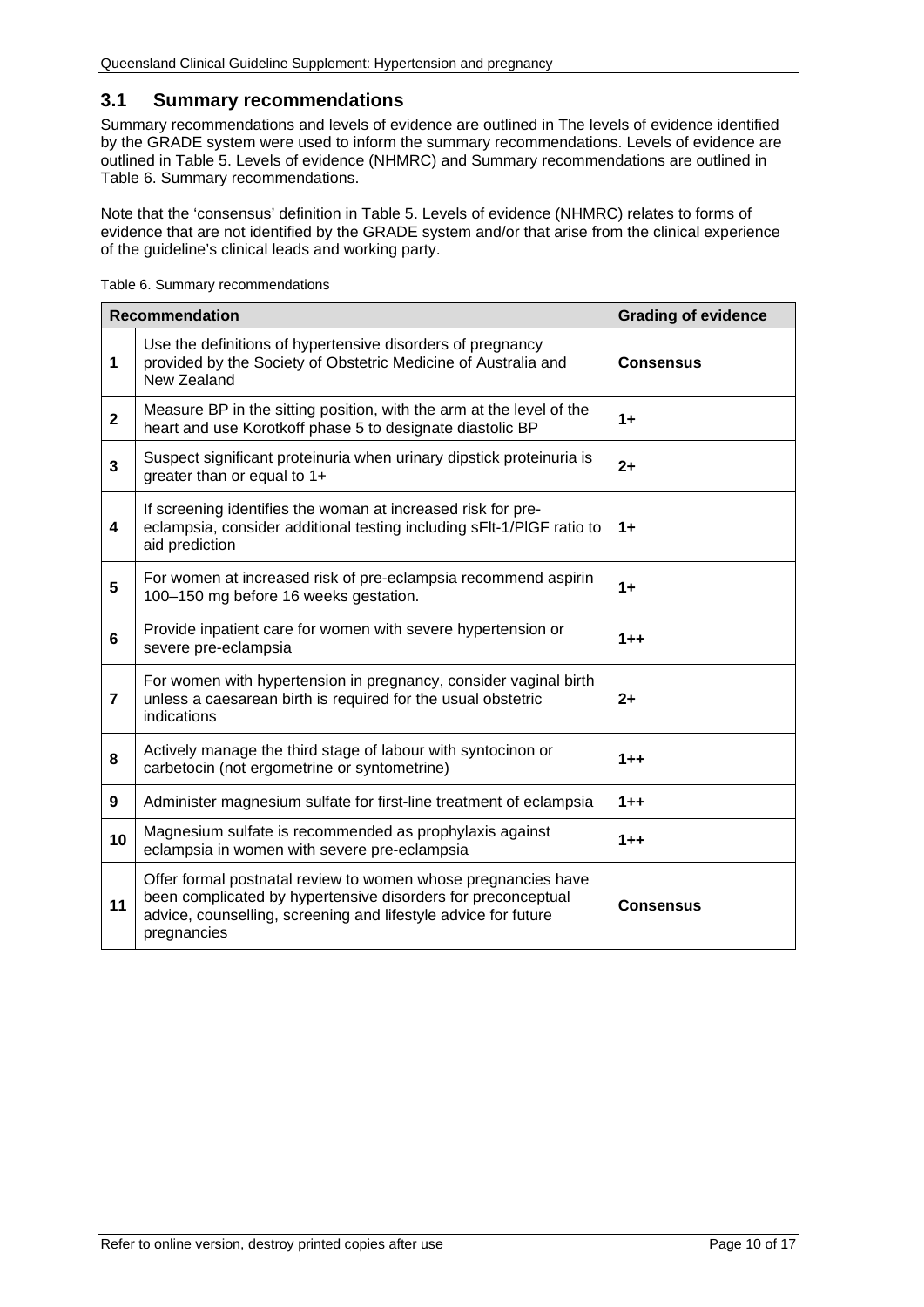## <span id="page-10-0"></span>**4 Implementation**

This guideline is applicable to all Queensland public and private maternity facilities. It can be downloaded in Portable Document Format (PDF) from [www.health.qld.gov.au/qcg](http://www.health.qld.gov.au/qcg)

#### <span id="page-10-1"></span>**4.1 Guideline resources**

The following guideline components are provided on the website as separate resources:

- Flowchart: Management of hypertension in pregnancy
- Flowchart: Management of eclampsia
- Education resource: Hypertension and pregnancy
- Knowledge assessment: Hypertension and pregnancy
- Parent information: High Blood Pressure (hypertension) in Pregnancy

#### <span id="page-10-2"></span>**4.2 Suggested resources**

During the development process stakeholders identified additional resources with potential to complement and enhance guideline implementation and application. The following resources have not been sourced or developed by QCG but are suggested as complimentary to the guideline:

• Antihypertensive drug protocols for local use and administration

#### <span id="page-10-3"></span>**4.3 Implementation measures**

Suggested activities to assist implementation of the guideline are outlined below.

#### <span id="page-10-4"></span>**4.3.1 Implications for implementation**

The following areas may have implications for local implementation of the guideline recommendations. It is suggested they be considered for successful quideline implementation.

- Economic considerations including opportunity costs
- Human resource requirements including clinician skill mix and scope of practice
- Clinician education and training
- Equipment and consumables purchase and maintenance
- Consumer acceptance
- Model of care and service delivery

#### <span id="page-10-5"></span>**4.3.2 QCG measures**

- Notify Chief Executive Officer and relevant stakeholders
- Monitor emerging new evidence to ensure guideline reflects contemporaneous practice
- Capture user feedback
- Record and manage change requests

#### <span id="page-10-6"></span>**4.3.3 Hospital and Health Service measures**

Initiate, promote and support local systems and processes to integrate the guideline into clinical practice, including:

- Hospital and Health Service (HHS) Executive endorse the guidelines and their use in the HHS and communicate this to staff
- Promote the introduction of the guideline to relevant health care professionals
- Support education and training opportunities relevant to the guideline and service capabilities
- Align clinical care with guideline recommendations
- Undertake relevant implementation activities as outlined in the *Guideline implementation checklist* available at [www.health.qld.gov.au/qcg](http://www.health.qld.gov.au/qcg)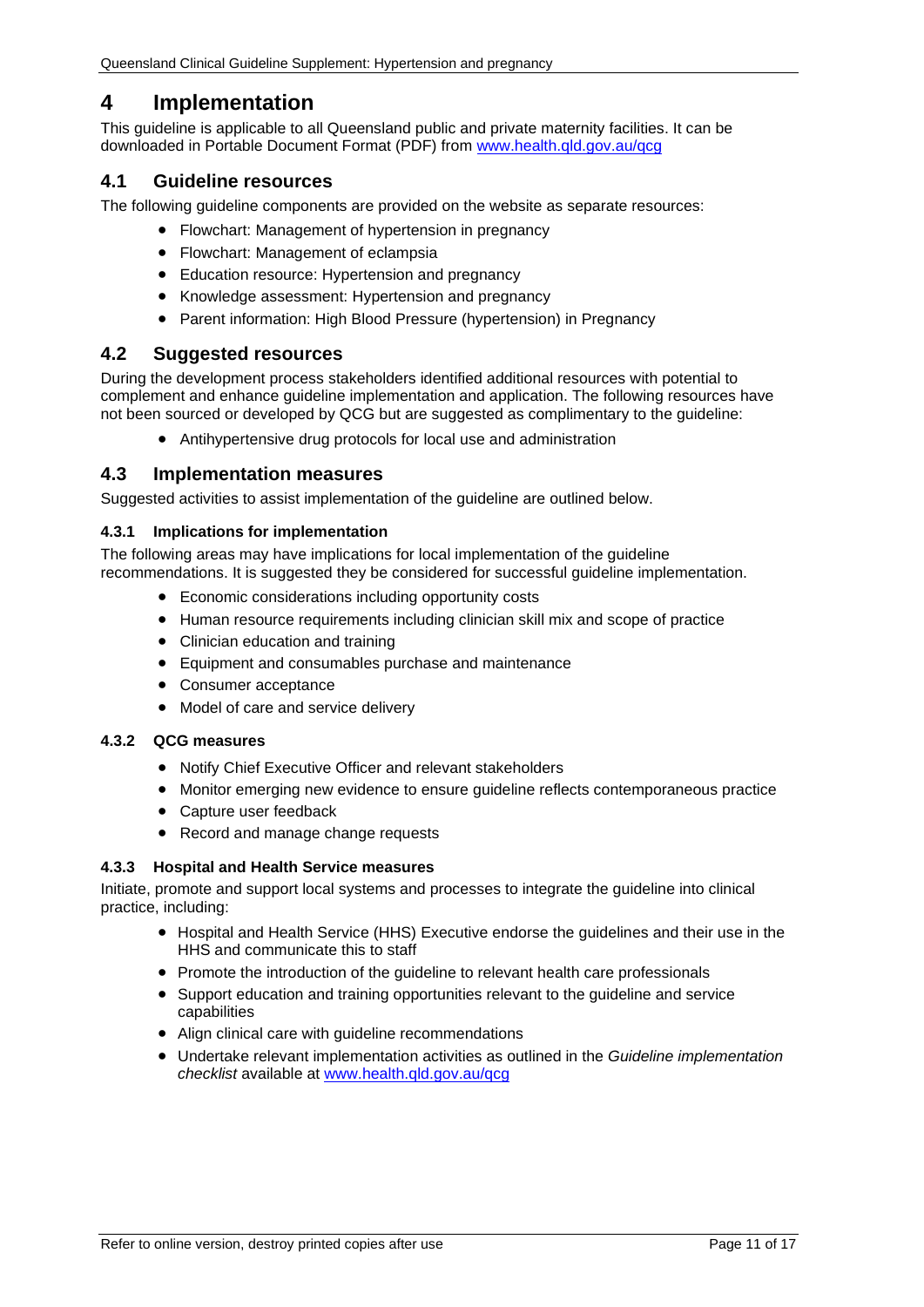#### <span id="page-11-0"></span>**4.4 Quality measures**

Auditing of guideline recommendations and content assists with identifying quality of care issues and provides evidence of compliance with the National Safety and Quality Health Service (NSQHS)Standards1 [Refer to Table 7. [NSQHS Standard 1\]](#page-11-2). Suggested audit and quality measures are identified in [Table 8. Clinical quality measures.](#page-11-3)

<span id="page-11-2"></span>Table 7. NSQHS Standard 1

| NSQHS Standard 1: Clinical governance         |                                                                                                                                                                                           |  |
|-----------------------------------------------|-------------------------------------------------------------------------------------------------------------------------------------------------------------------------------------------|--|
| <b>Clinical performance and effectiveness</b> |                                                                                                                                                                                           |  |
| Criterion 1.27:                               | <b>Actions required:</b>                                                                                                                                                                  |  |
|                                               | Provide clinicians with ready access to best-practice<br>a.<br>guidelines, integrated care pathways, clinical pathways and<br>decision support tools relevant to their clinical practice  |  |
| Evidence based care                           | Support clinicians to use the best available evidence,<br>b.<br>including relevant clinical care standards developed by the<br>Australian Commission on Safety and Quality in Health Care |  |

<span id="page-11-3"></span>The following clinical quality measures are suggested:

Table 8. Clinical quality measures

| <b>No</b>      | <b>Audit criteria</b>                                                                                                                                                                      | <b>Guideline Section</b>                       |
|----------------|--------------------------------------------------------------------------------------------------------------------------------------------------------------------------------------------|------------------------------------------------|
| 1 <sub>1</sub> | Proportion of hypertensive pregnant women whose<br>hypertension is classified according to recommended<br>terminology and criteria                                                         | Section 2<br>Section 3                         |
| 2.             | Proportion of pregnant women with greater than or equal to 2+<br>proteinuria on urinary dipstick who have a quantitative<br>measurement of proteinuria                                     | Section 3.4                                    |
| 3.             | Proportion of pregnant women with systolic BP greater than or<br>equal to 160 mm Hg or diastolic BP greater than or equal to<br>100 mm Hg who are treated with antihypertensive medication | Section 5.3                                    |
| $\mathbf{4}$ . | Proportion of women with eclampsia who received magnesium<br>sulfate as first line treatment                                                                                               | Section 7                                      |
| 5.             | Proportion of women who received magnesium sulfate as<br>loading dose 4 g followed by 1 g/hour intravenously                                                                               | Appendix D                                     |
| 6.             | Proportion of women with pre-eclampsia who are assessed<br>and managed for VTE prophylaxis                                                                                                 | Section 10                                     |
| 7 <sub>1</sub> | Proportion of women with hypertension in pregnancy who are<br>provided information about potential for acute worsening and<br>when to contact their healthcare provider                    | Parent information<br>Section 3.2<br>Section 4 |

## <span id="page-11-1"></span>**4.5 Areas for future research**

During development the following areas where identified as having limited or poor quality evidence to inform clinical decision making. Further research in these areas may be useful.

- For women at higher risk of preeclampsia does a combination of biochemical markers, maternal history and mean arterial pressure accurately predict risk and alter treatment options?
- What is the optimal pharmacological agent that may be used as an alternative to nifedipine (if shortage occurs)?
- What is the optimal dosage of aspirin?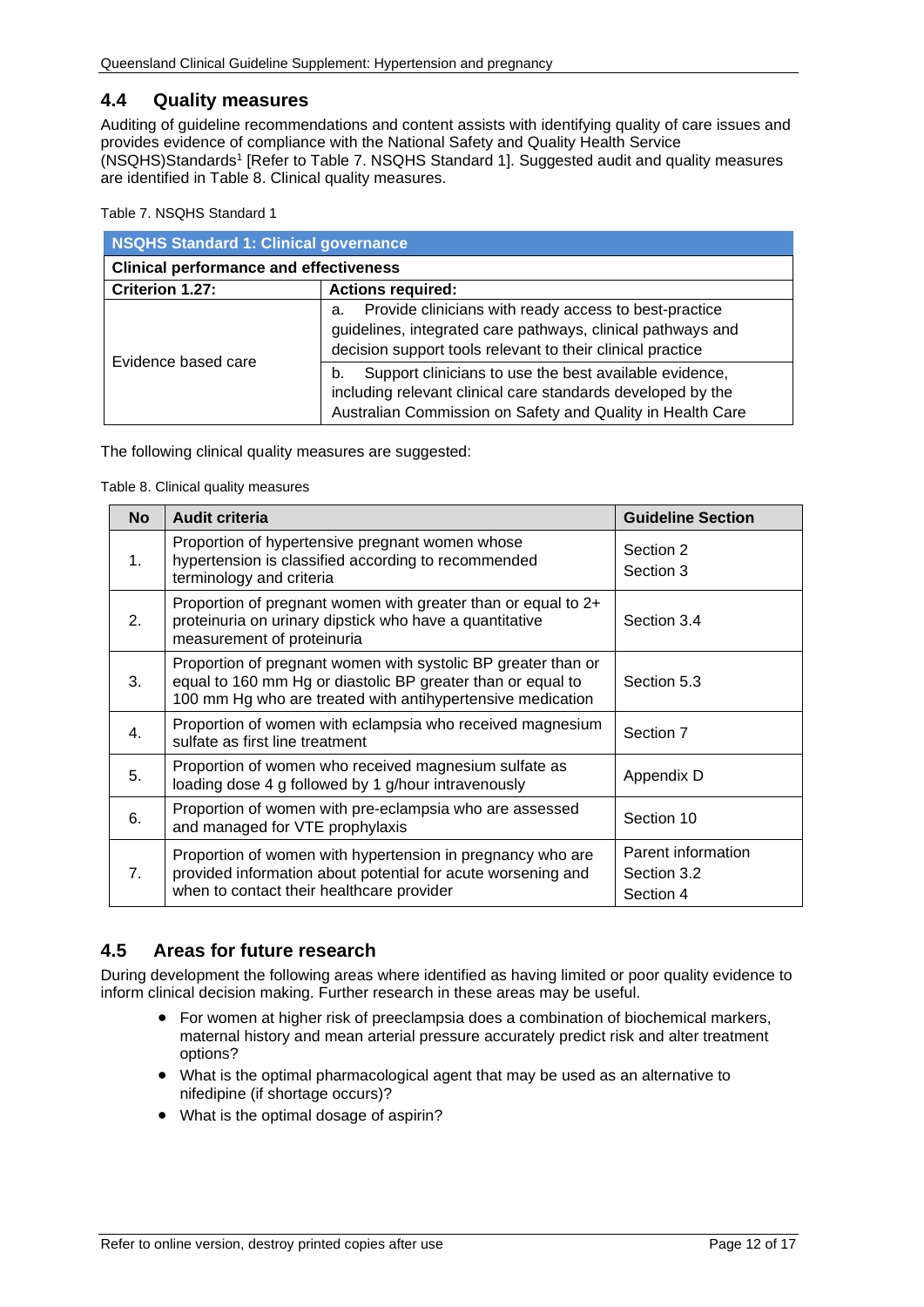## **4.6 Safety and quality**

Implementation of this guideline provides evidence of compliance with the National Safety and Quality Health Service Standards and Australian Council on Healthcare Standards (ACHS). 1

Table 9. NSQHS

<span id="page-12-1"></span><span id="page-12-0"></span>

| <b>NSQHS</b>                                                                                                                                                                                                                     | <b>Actions required</b>                                                                                                                                                                                                                                                                                                                                                                                                                                                   | ☑ Evidence of compliance                                                                                                                                                                                                                                                                                                                                                                                                                                                                             |  |  |  |  |
|----------------------------------------------------------------------------------------------------------------------------------------------------------------------------------------------------------------------------------|---------------------------------------------------------------------------------------------------------------------------------------------------------------------------------------------------------------------------------------------------------------------------------------------------------------------------------------------------------------------------------------------------------------------------------------------------------------------------|------------------------------------------------------------------------------------------------------------------------------------------------------------------------------------------------------------------------------------------------------------------------------------------------------------------------------------------------------------------------------------------------------------------------------------------------------------------------------------------------------|--|--|--|--|
| <b>NSQHS Standard 1: Clinical governance</b>                                                                                                                                                                                     |                                                                                                                                                                                                                                                                                                                                                                                                                                                                           |                                                                                                                                                                                                                                                                                                                                                                                                                                                                                                      |  |  |  |  |
| Patient safety and quality systems<br>Safety and quality systems are<br>integrated with governance processes<br>to enable organisations to actively<br>manage and improve the safety and<br>quality of health care for patients. | Diversity and high risk groups<br>1.15 The health service organisation:<br>a. Identifies the diversity of the consumers using its services<br>b. Identifies groups of patients using its services who are at higher<br>risk of harm<br>c. Incorporates information on the diversity of its consumers and<br>higher-risk groups into the planning and delivery of care                                                                                                     | ☑<br>Assessment and care appropriate to the cohort of patients is<br>identified in the guideline<br>High risk groups are identified in the guideline<br>☑<br>☑<br>The guideline is based on the best available evidence                                                                                                                                                                                                                                                                              |  |  |  |  |
| <b>Clinical performance and</b><br>effectiveness<br>The workforce has the right<br>qualifications, skills and supervision to                                                                                                     | <b>Evidence based care</b><br>1.27 The health service organisation has processes that:<br>a. Provide clinicians with ready access to best-practice guidelines,<br>integrated care pathways, clinical pathways and decision support<br>tools relevant to their clinical practice<br>b. Support clinicians to use the best available evidence, including<br>relevant clinical care standards developed by the Australian<br>Commission on Safety and Quality in Health Care | ☑ Queensland Clinical Guidelines is funded by Queensland Health<br>to develop clinical guidelines relevant to the service line to guide<br>safe patient care across Queensland<br>The guideline provides evidence-based and best practice<br>☑<br>recommendations for care<br>$\boxtimes$ The guideline is endorsed for use in Queensland Health<br>facilities.<br>☑ A desktop icon is available on every Queensland Health<br>computer desktop to provide quick and easy access to the<br>guideline |  |  |  |  |
| provide safe, high-quality health care to<br>patients.                                                                                                                                                                           | Performance management<br>1.22 The health service organisation has valid and reliable<br>performance review processes that:<br>a. Require members of the workforce to regularly take part in a<br>review of their performance<br>b. Identify needs for training and development in safety and quality<br>c. Incorporate information on training requirements into the<br>organisation's training system                                                                   | The guideline has accompanying educational resources to<br>☑<br>support ongoing safety and quality education for identified<br>professional and personal development. The resources are<br>freely available on the internet http://www.health.qld.gov.au/qcg                                                                                                                                                                                                                                         |  |  |  |  |
| Patient safety and quality systems<br>Safety and quality systems are<br>integrated with governance processes<br>to enable organisations to actively<br>manage and improve the safety and<br>quality of health care for patients. | <b>Policies and procedures</b><br>1.7 The health service organisation uses a risk management<br>approach to:<br>a. Set out, review, and maintain the currency and effectiveness of,<br>policies, procedures and protocols<br>b. Monitor and take action to improve adherence to policies,<br>procedures and protocols<br>c. Review compliance with legislation, regulation and jurisdictional<br>requirements                                                             | $\boxtimes$ QCG has established processes to review and maintain all<br>guidelines and associated resources<br>☑ Change requests are managed to ensure currency of published<br>quidelines<br>$\boxtimes$ Implementation tools and checklist are provided to assist with<br>adherence to guidelines<br>Suggested audit criteria are provided in guideline supplement<br>☑<br>The guidelines comply with legislation, regulation and<br>☑<br>jurisdictional requirements                              |  |  |  |  |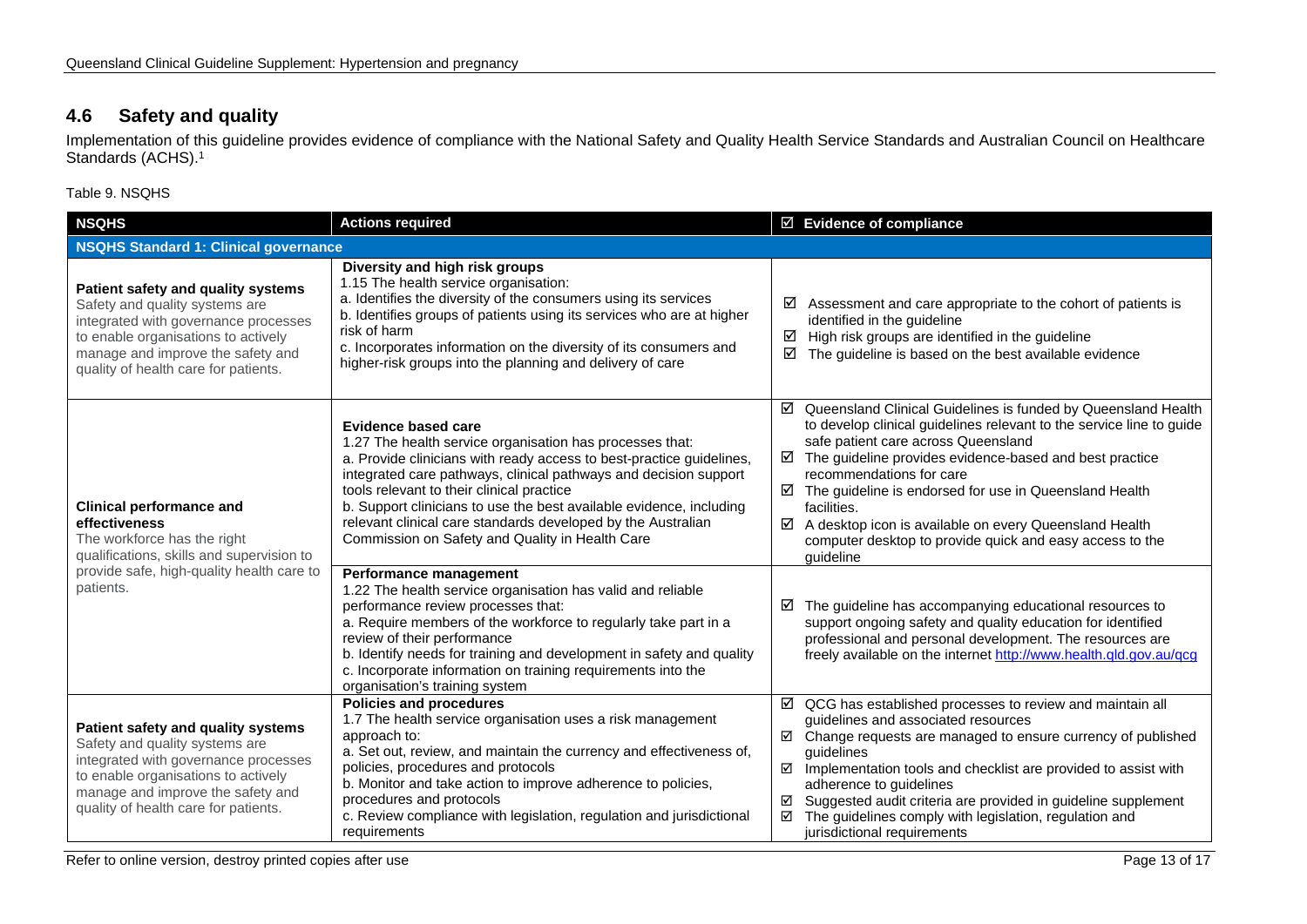| <b>NSQHS</b>                                                                                                                                                                                                                                                                                                               | <b>Actions required</b>                                                                                                                                                                                                                                                                                                                                                                                                                                                                                                                                                                                                                                                                                                                                                                                                                                                                                                                                                                         | $\boxtimes$ Evidence of compliance                                                                                                                                                                                                                                                                                                                                                                                                                                           |  |  |  |  |
|----------------------------------------------------------------------------------------------------------------------------------------------------------------------------------------------------------------------------------------------------------------------------------------------------------------------------|-------------------------------------------------------------------------------------------------------------------------------------------------------------------------------------------------------------------------------------------------------------------------------------------------------------------------------------------------------------------------------------------------------------------------------------------------------------------------------------------------------------------------------------------------------------------------------------------------------------------------------------------------------------------------------------------------------------------------------------------------------------------------------------------------------------------------------------------------------------------------------------------------------------------------------------------------------------------------------------------------|------------------------------------------------------------------------------------------------------------------------------------------------------------------------------------------------------------------------------------------------------------------------------------------------------------------------------------------------------------------------------------------------------------------------------------------------------------------------------|--|--|--|--|
| <b>NSQHS Standard 2: Partnering with consumers</b>                                                                                                                                                                                                                                                                         |                                                                                                                                                                                                                                                                                                                                                                                                                                                                                                                                                                                                                                                                                                                                                                                                                                                                                                                                                                                                 |                                                                                                                                                                                                                                                                                                                                                                                                                                                                              |  |  |  |  |
| <b>Health literacy</b><br>Health service organisations<br>communicate with consumers in a way<br>that supports effective partnerships.                                                                                                                                                                                     | Communication that supports effective partnerships<br>2.8 The health service organisation uses communication<br>mechanisms that are tailored to the diversity of the consumers who<br>use its services and, where relevant, the diversity of the local<br>community<br>2.9 Where information for patients, carers, families and consumers<br>about health and health services is developed internally, the<br>organisation involves consumers in its development and review<br>2.10 The health service organisation supports clinicians to<br>communicate with patients, carers, families and consumers about<br>health and health care so that:<br>a. Information is provided in a way that meets the needs of patients,<br>carers, families and consumers<br>b. Information provided is easy to understand and use<br>c. The clinical needs of patients are addressed while they are in the<br>health service organisation<br>d. Information needs for ongoing care are provided on discharge | $\boxtimes$ Consumer consultation was sought and obtained during the<br>development of the guideline. Refer to the acknowledgement<br>section of the guideline for details<br>$\boxtimes$ Consumer information is developed to align with the guideline<br>and included consumer involvement during development and<br>review<br>☑ The consumer information was developed using plain English<br>and with attention to literacy and ease of reading needs of the<br>consumer |  |  |  |  |
| Partnering with consumers in<br>organisational design and<br>governance<br>Consumers are partners in the design<br>and governance of the organisation.                                                                                                                                                                     | Partnerships in healthcare governance planning, design,<br>measurement and evaluation<br>2.11 The health service organisation:<br>a. Involves consumers in partnerships in the governance of, and to<br>design, measure and evaluate, health care<br>b. Has processes so that the consumers involved in these<br>partnerships reflect the diversity of consumers who use the service<br>or, where relevant, the diversity of the local community<br>2.14 The health service organisation works in partnership with<br>consumers to incorporate their views and experiences into training<br>and education for the workforce                                                                                                                                                                                                                                                                                                                                                                     | $\boxtimes$ Consumers are members of guideline working parties<br>$\boxtimes$ The guideline is based on the best available evidence<br>$\boxtimes$ The guidelines and consumer information are endorsed by the<br>QCG and Queensland Statewide Maternity and Neonatal Clinical<br>Network Steering Committees which includes consumer<br>membership                                                                                                                          |  |  |  |  |
| <b>NSQHS Standard 4: Medication safety</b>                                                                                                                                                                                                                                                                                 |                                                                                                                                                                                                                                                                                                                                                                                                                                                                                                                                                                                                                                                                                                                                                                                                                                                                                                                                                                                                 |                                                                                                                                                                                                                                                                                                                                                                                                                                                                              |  |  |  |  |
| <b>Clinical governance and quality</b><br>improvement to support medication<br>management<br>Organisation-wide systems are used to<br>support and promote safety for<br>procuring, supplying, storing,<br>compounding, manufacturing,<br>prescribing, dispensing, administering<br>and monitoring the effects of medicines | Integrating clinical governance<br>4.1 Clinicians use the safety and quality systems from the Clinical<br>Governance Standard when:<br>a. Implementing policies and procedures for medication<br>management<br>b. Managing risks associated with medication management<br>c. Identifying training requirements for medication management                                                                                                                                                                                                                                                                                                                                                                                                                                                                                                                                                                                                                                                        | The guideline provides current evidence based<br>☑<br>recommendations about medication                                                                                                                                                                                                                                                                                                                                                                                       |  |  |  |  |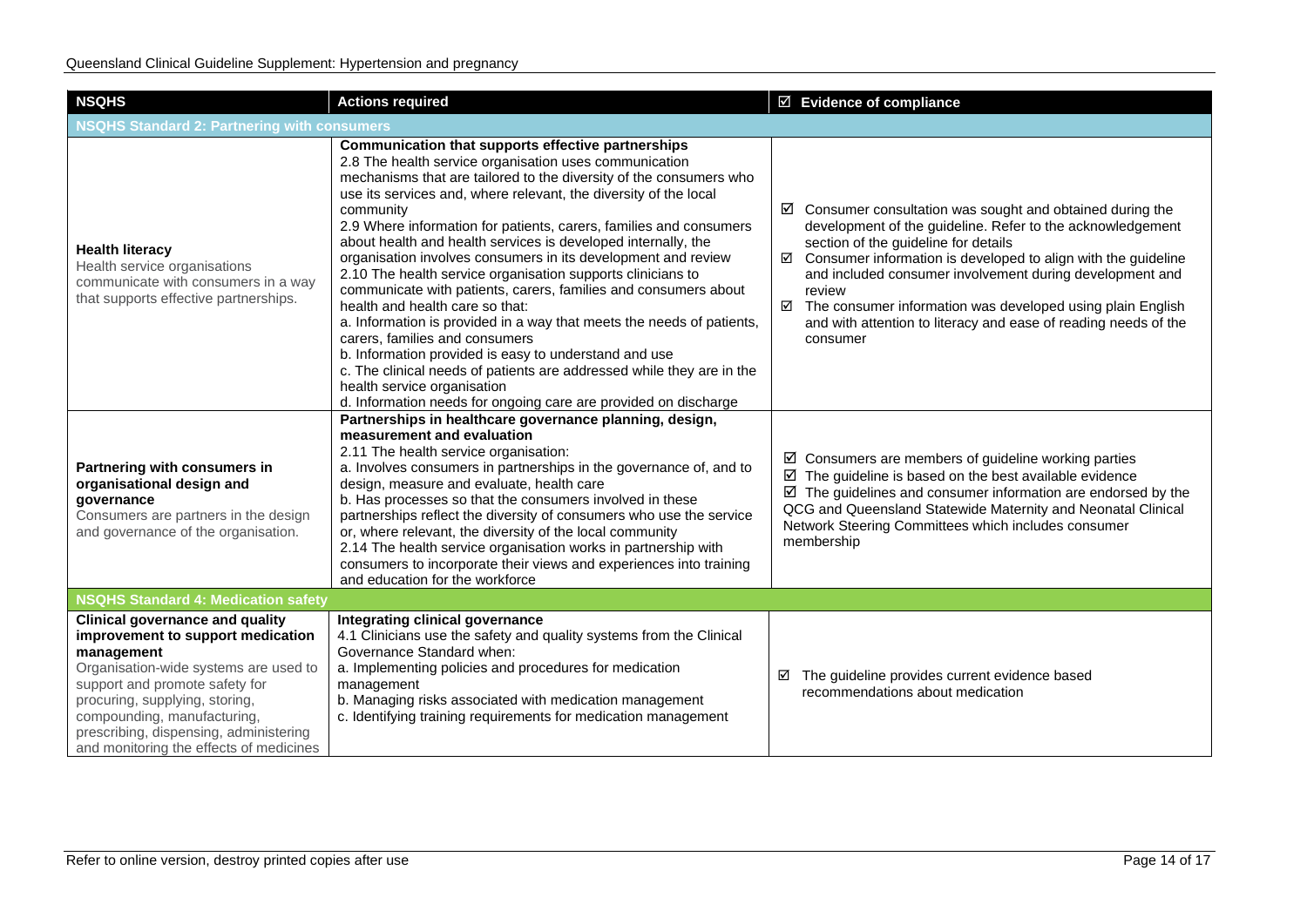| <b>NSQHS</b>                                                                                                                                                                                                                                  | <b>Actions required</b>                                                                                                                                                                                                                                                                                                                                                                                                                                                                                                                                                                                                                                                                                                                                                                                                                                                                                                                                                                                                                                                                                                                                                                                                                                                                            | ☑ Evidence of compliance                                                                                                                                                                                                                                                                                                                                                                                                                                                                                     |
|-----------------------------------------------------------------------------------------------------------------------------------------------------------------------------------------------------------------------------------------------|----------------------------------------------------------------------------------------------------------------------------------------------------------------------------------------------------------------------------------------------------------------------------------------------------------------------------------------------------------------------------------------------------------------------------------------------------------------------------------------------------------------------------------------------------------------------------------------------------------------------------------------------------------------------------------------------------------------------------------------------------------------------------------------------------------------------------------------------------------------------------------------------------------------------------------------------------------------------------------------------------------------------------------------------------------------------------------------------------------------------------------------------------------------------------------------------------------------------------------------------------------------------------------------------------|--------------------------------------------------------------------------------------------------------------------------------------------------------------------------------------------------------------------------------------------------------------------------------------------------------------------------------------------------------------------------------------------------------------------------------------------------------------------------------------------------------------|
| <b>NSQHS Standard 5: Comprehensive care</b>                                                                                                                                                                                                   |                                                                                                                                                                                                                                                                                                                                                                                                                                                                                                                                                                                                                                                                                                                                                                                                                                                                                                                                                                                                                                                                                                                                                                                                                                                                                                    |                                                                                                                                                                                                                                                                                                                                                                                                                                                                                                              |
| <b>Clinical governance and quality</b><br>improvement to support<br>comprehensive care<br>Systems are in place to support<br>clinicians to deliver comprehensive care                                                                         | Integrating clinical governance<br>5.1 Clinicians use the safety and quality systems from the Clinical<br>Governance Standard when:<br>a. Implementing policies and procedures for comprehensive care<br>b. Managing risks associated with comprehensive care<br>c. Identifying training requirements to deliver comprehensive care<br><b>Partnering with consumers</b><br>5.3 Clinicians use organisational processes from the Partnering with<br>Consumers Standard when providing comprehensive care to:<br>a. Actively involve patients in their own care<br>b. Meet the patient's information needs<br>c. Share decision-making                                                                                                                                                                                                                                                                                                                                                                                                                                                                                                                                                                                                                                                               | $\boxtimes$ The guideline has accompanying educational resources to<br>support ongoing safety and quality education for identified<br>professional and personal development. The resources are<br>freely available on the internet http://www.health.qld.gov.au/qcg<br>$\boxtimes$ The guideline provides evidence-based and best practice<br>recommendations for care<br>$\boxtimes$ Consumer information is developed for the guideline                                                                    |
| <b>NSQHS Standard 6: Communicating for safety</b>                                                                                                                                                                                             |                                                                                                                                                                                                                                                                                                                                                                                                                                                                                                                                                                                                                                                                                                                                                                                                                                                                                                                                                                                                                                                                                                                                                                                                                                                                                                    |                                                                                                                                                                                                                                                                                                                                                                                                                                                                                                              |
| <b>Clinical governance and quality</b><br>improvement to support effective<br>communication<br>Systems are in place for effective and<br>coordinated communication that<br>supports the delivery of continuous and<br>safe care for patients. | Integrating clinical governance<br>6.1 Clinicians use the safety and quality systems from the Clinical<br>Governance Standard when:<br>a. Implementing policies and procedures to support effective clinical<br>communication<br>b. Managing risks associated with clinical communication<br>c. Identifying training requirements for effective and coordinated<br>clinical communication<br><b>Partnering with consumers</b><br>6.3 Clinicians use organisational processes from the Partnering with<br>Consumers Standard to effectively communicate with patients,<br>carers and families during high-risk situations to:<br>a. Actively involve patients in their own care<br>b. Meet the patient's information needs<br>c. Share decision-making<br>Organisational processes to support effective communication<br>6.4 The health service organisation has clinical communications<br>processes to support effective communication when:<br>a. Identification and procedure matching should occur<br>b. All or part of a patient's care is transferred within the organisation,<br>between multidisciplinary teams, between clinicians or between<br>organisations; and on discharge<br>c. Critical information about a patient's care, including information on<br>risks, emerges or changes | $\boxtimes$ Requirements for effective clinical communication by clinicians<br>are identified<br>$\boxtimes$ The guideline provides evidence-based and best practice<br>recommendations for communication between clinicians<br>$\boxtimes$ The guideline provides evidence-based and best practice<br>recommendations for communication with patients, carers and<br>families<br>The guideline provides evidence-based and best practice<br>☑<br>recommendations for discharge planning and follow -up care |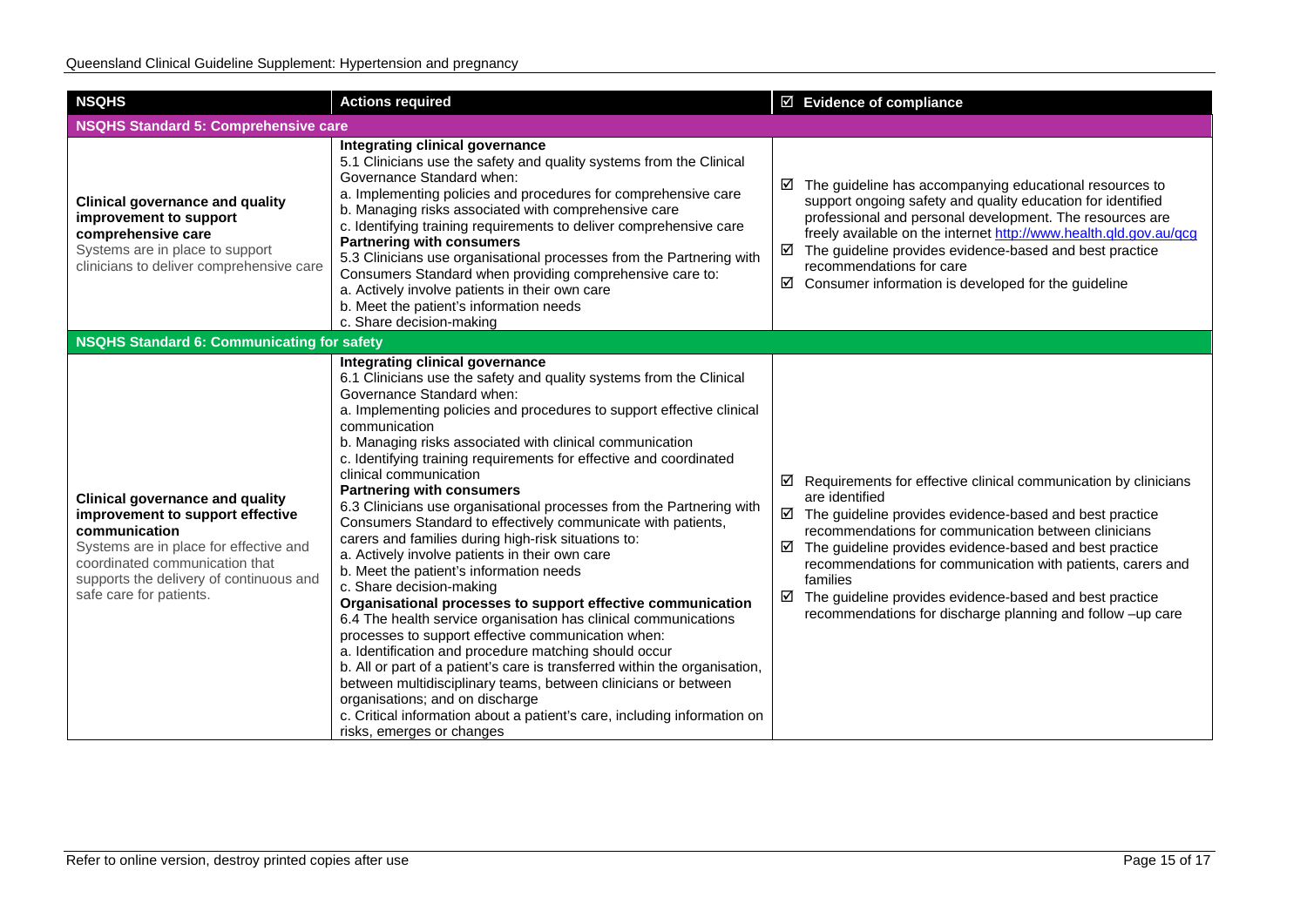| <b>NSQHS</b>                                                                                                                                                                                   | <b>Actions required</b>                                                                                                                                                                                                                                                                                                                                                                                                                                                                                                                                                                                                                                                                                                                                                                                                                                                                                                                                                                             |  | ☑ Evidence of compliance                                                                                                                                                           |  |  |  |
|------------------------------------------------------------------------------------------------------------------------------------------------------------------------------------------------|-----------------------------------------------------------------------------------------------------------------------------------------------------------------------------------------------------------------------------------------------------------------------------------------------------------------------------------------------------------------------------------------------------------------------------------------------------------------------------------------------------------------------------------------------------------------------------------------------------------------------------------------------------------------------------------------------------------------------------------------------------------------------------------------------------------------------------------------------------------------------------------------------------------------------------------------------------------------------------------------------------|--|------------------------------------------------------------------------------------------------------------------------------------------------------------------------------------|--|--|--|
| <b>NSQHS Standard 6: Communicating for safety (continued)</b>                                                                                                                                  |                                                                                                                                                                                                                                                                                                                                                                                                                                                                                                                                                                                                                                                                                                                                                                                                                                                                                                                                                                                                     |  |                                                                                                                                                                                    |  |  |  |
| <b>Communication of critical</b><br>information<br>Systems to effectively communicate<br>critical information and risks when they<br>emerge or change are used to ensure<br>safe patient care. | <b>Communicating critical information</b><br>6.9 Clinicians and multidisciplinary teams use clinical<br>communication processes to effectively communicate critical<br>information, alerts and risks, in a timely way, when they emerge or<br>change to:<br>a. Clinicians who can make decisions about care<br>b. Patients, carers and families, in accordance with the wishes of the<br>patient<br>6.10 The health service organisation ensures that there are<br>communication processes for patients, carers and families to directly<br>communicate critical information and risks about care to clinicians                                                                                                                                                                                                                                                                                                                                                                                     |  | $\boxtimes$ Requirements for effective clinical communication of critical<br>information are identified<br>$\boxtimes$ Requirements for escalation of care are identified          |  |  |  |
| <b>Correct identification and procedure</b><br>matching<br>Systems to maintain the identity of the<br>patient are used to ensure that the<br>patient receives the care intended for<br>them.   | Correct identification and procedure matching<br>6.5 The health service organisation:<br>a. Defines approved identifiers for patients according to best-<br>practice guidelines<br>b. Requires at least three approved identifiers on registration and<br>admission; when care, medication, therapy and other services are<br>provided; and when clinical handover, transfer or discharge<br>documentation is generated                                                                                                                                                                                                                                                                                                                                                                                                                                                                                                                                                                             |  | $\boxtimes$ Requirements for safe and for correct patient identification are<br>identified                                                                                         |  |  |  |
| <b>Communicating at clinical handover</b><br>Processes for structured clinical<br>handover are used to effectively<br>communicate about the health care of<br>patients.                        | <b>Clinical handover</b><br>6.7 The health service organisation, in collaboration with clinicians,<br>defines the:<br>a. Minimum information content to be communicated at clinical<br>handover, based on best-practice guidelines<br>b. Risks relevant to the service context and the particular needs of<br>patients, carers and families<br>c. Clinicians who are involved in the clinical handover<br>6.8 Clinicians use structured clinical handover processes that<br>include:<br>a. Preparing and scheduling clinical handover<br>b. Having the relevant information at clinical handover<br>c. Organising relevant clinicians and others to participate in clinical<br>handover<br>d. Being aware of the patient's goals and preferences<br>e. Supporting patients, carers and families to be involved in clinical<br>handover, in accordance with the wishes of the patient<br>f. Ensuring that clinical handover results in the transfer of<br>responsibility and accountability for care |  | ☑ The guideline acknowledges the need for local protocols to<br>support transfer of information, professional responsibility and<br>accountability for some or all aspects of care |  |  |  |